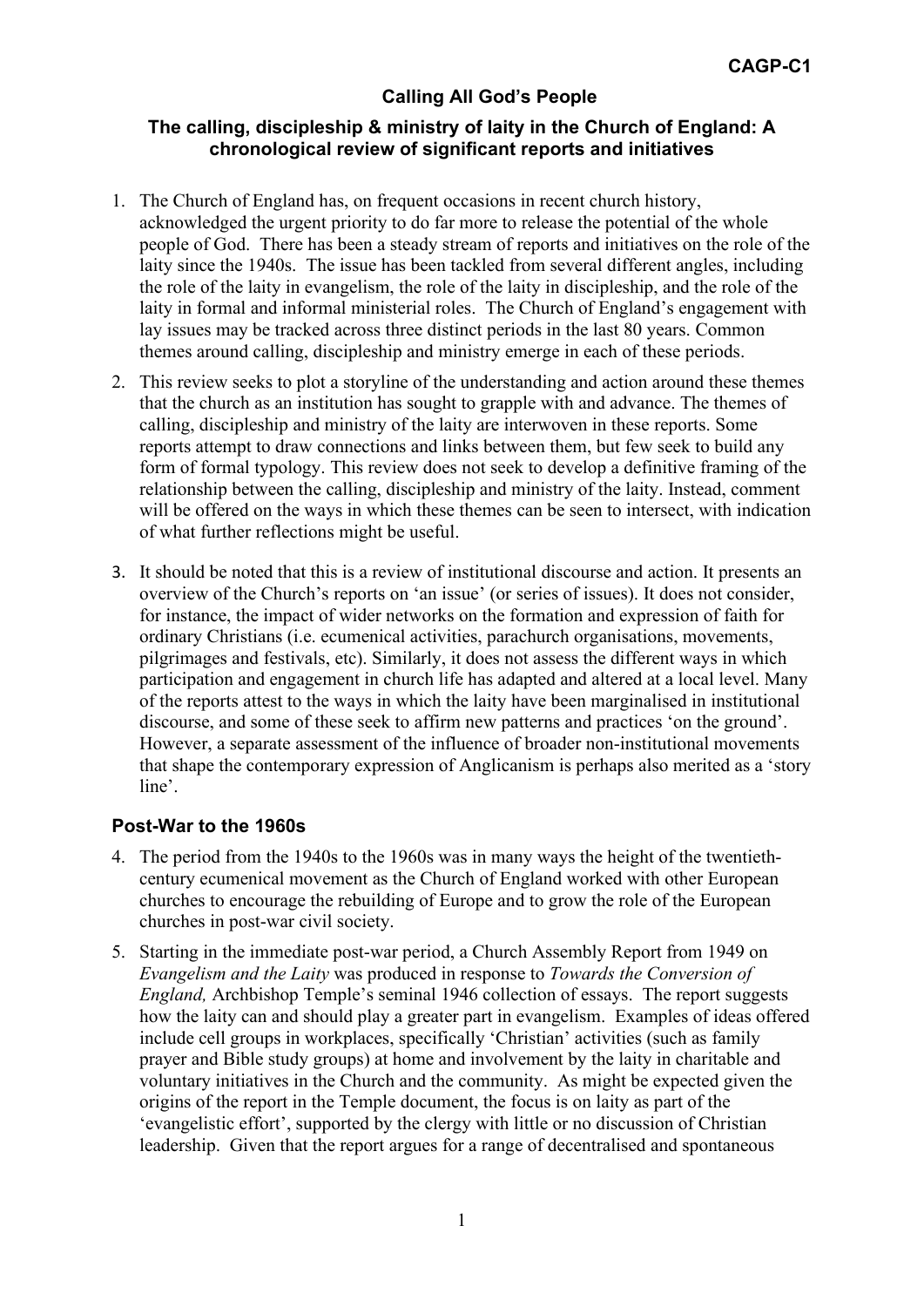initiatives, it is perhaps unsurprising that there is no implementation plan or any metrics for tracking results.

- 6. There were no further Church-sponsored reports on lay issues, but 1963 saw the publication of two important books by academic theologians on the role of the laity. Kathleen Bliss's *We the People*, (London, SCM Press, 1963) situated its vision of the laity in the post-war global ecumenical movement but there is also an acknowledgement of how articulate, confident lay people might help the Church's mission in a rapidly secularising external context. Bliss argued that the Church focused too much on lay people carrying out menial roles in church at the expense of their role in wider society. She queried whether the Church equips lay people sufficiently to understand their faith and to explain it to others, and argued that – thus equipped – laity might play a role in bridging the gap between the Church and secular culture.
- 7. Similar points are made in Gibb's and Morton's seminal *God's Frozen People: A Book for and about ordinary Christians* which argued that the laity are best equipped to evangelise in the wider culture since (they claimed) the Church had become ossified and had forgotten how to do so. The authors subsequently went on to found the Audenshaw Foundation which published papers on public issues.
- 8. A related strand of work in this period emerged around the 1968 Lambeth Conference. The *Lambeth Essays on Ministry* (London, SPCK, 1969) was one of three volumes written as preparatory studies for the attending bishops, alongside collections of essays on Faith and Unity. The preface from the then Archbishop Michael Ramsey also noted that these essays were intended for a wider readership as 'independent considerations of some of the great issues which confront the Christian Church at this time.' The essays on ministry notably start with the role of Laymen (sic) in mission, society and in ministry. The writers build on statements given at the 1958 conference that sought to orientate a foundational understanding that the whole church is called to serve in 'ministry' and notably that this is a primary calling of the Laity; 'serving [God] in their daily work and witness'. Noting that this might involve callings to serve in the 'mission fields' overseas, the essays sought to emphasise the need to recognise the secular society in the UK as such a destination. In recognition of this the essays articulate a vision for the church that orientates its ministry to support this calling. This includes initiatives to train clergy as 'resource men and enablers' (sic) for the laity in society and some laity in similar roles as chaplains in institutions and industry.

### **1970s, 80s and 90s**

9. There appears to have been a long gap in 'official' Church of England statements on the role of the laity until the publication of *All Are Called: Towards a Theology of the Laity* in 1985 by a specially-established Working Party on the Theology of the Laity. The context for establishing the Working Party seems to have been an acknowledgement that the lay issues raised in the 1960s had not been sufficiently addressed. The report argued that laity were still seen primarily as 'non-ordained' and their role and ministries subordinate to those of the clergy. It takes a side-swipe at what it sees as the Church's focus on its internal structures rather than on its secular task of transforming the world. The report identified four areas of lay 'ministry', to include 'churchly ministries', 'ministries with family, friends and neighbours', 'Monday morning ministries' and 'Saturday night' ministries. Despite this helpful breakdown of different types of lay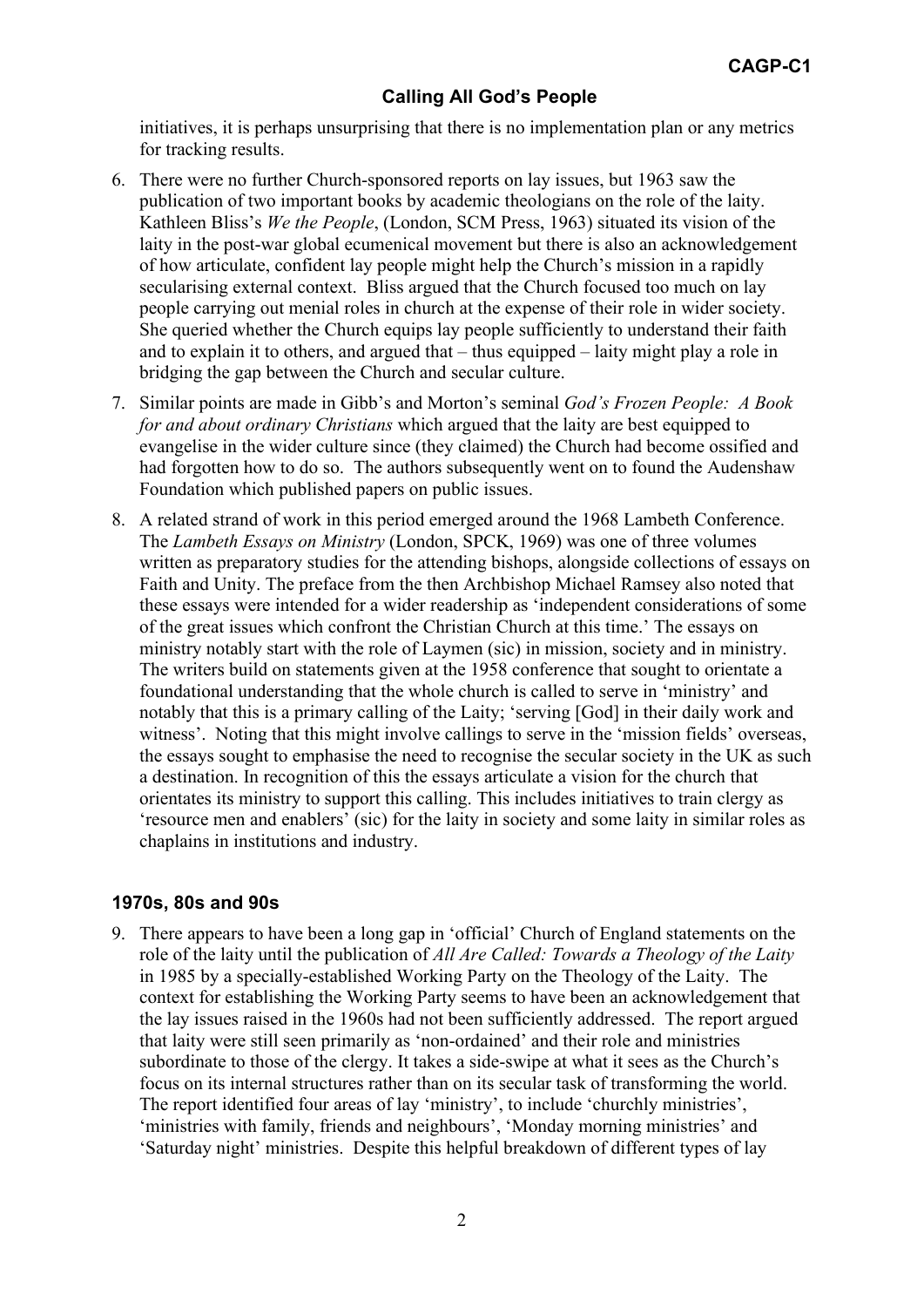roles, the report made no clear recommendations and was more a series of (cogently argued) essays and perspectives.

- 10. *All Are Called* named a variety of understandings within the Church as to the nature of ordained ministry. This was raised as a key issue in relation to discussions about lay vocation. The theology of ordained ministry – and a culture of clericalism - has a bearing on discussions of lay people in potentially casting lay vocation as second class and sucking energy into internal Church structures. The authors called for greater parity of esteem to be given by the Church to those exercising different ministries. Within this, the challenge of whether many lay people 'would frankly 'rather not be called'' is raised. The need for education and training highlighted but avoided the risk of deducting the nature of lay training from the educational needs of clergy.
- 11. Two years later, in 1987, the Board of Education issued a report, *Called to Be Adult Disciples (GS 794)*, to General Synod in response to *All Are Called*. The report made a series of ambitious recommendations to 'encourage a climate in the Church of England in which the laity's gifts are valued and developed with respect to Christian discipleship in the whole of life'. The recommendations ranged across a number of different areas of the Church, from parishes (use of liturgy, discussion groups for lay people, adult Christian learning), to dioceses (each Bishop to appoint a senior member of staff with a responsibility 'to focus and develop the role of the laity in the dispersed church') to the national Church (issuing of liturgical resources, changes to theological education, inclusion of lay people on national boards and councils).
- 12. Although *Called to be Adult Disciples* did not have a clear implementation plan or structure for accounting for progress made, subsequent reports indicate that it did set off some productive developments, including the hiring in many dioceses of a Lay Development officer or equivalent role. However, as John Hull noted in his book *What Prevents Christian Adults from Learning* (London, SCM 1985) approaches focused on learning-based models for Christian formation have to contend with a 'cultural collusion' in which laity might resist initiatives to 'learn to live out faith.' Hull cited several reasons for this: the privatisation of religion and the tendency to see this part of life as 'a haven from the complexity' of modern life is one, and another is the perception that learning (especially that connected to catechesis) is for children. Ironically, as Hull concluded, this leads most adult Christians to settle for a childish experience of faith resistant to its complexities and ambiguities, refusing to learn since 'learning would have been confusing. Learning would have violated the simplicity of the haven.' (Hull, 1985, p. 10).
- 13. Throughout the mid-90s into the millennium a highly active Adult Christian Education Network developed in dioceses, supported by staff and a working group at the Board of Education/National Society. This group encouraged dioceses and local churches to adopt more intentional educational strategies through their publications and resources (see, for instance, *Tomorrow is another country: education in a post-modern world* (GS Misc 467, 1996)).
- 14. In parallel to developments in Adult Christian Education, the Advisory Board of Ministry's 1995 consultation paper, *Our Common Calling*, highlighted the need to recognise the lay vocation and to ensure collaborative ministry at parish level in order to reduce tension between the roles of laity and clergy that many felt to be present in these contexts.
- 15. In 1999 the Advisory Board of Ministry's working group issued a progress document on its initiatives entitled *Called to a New Life: The World of Lay Discipleship* (GS Misc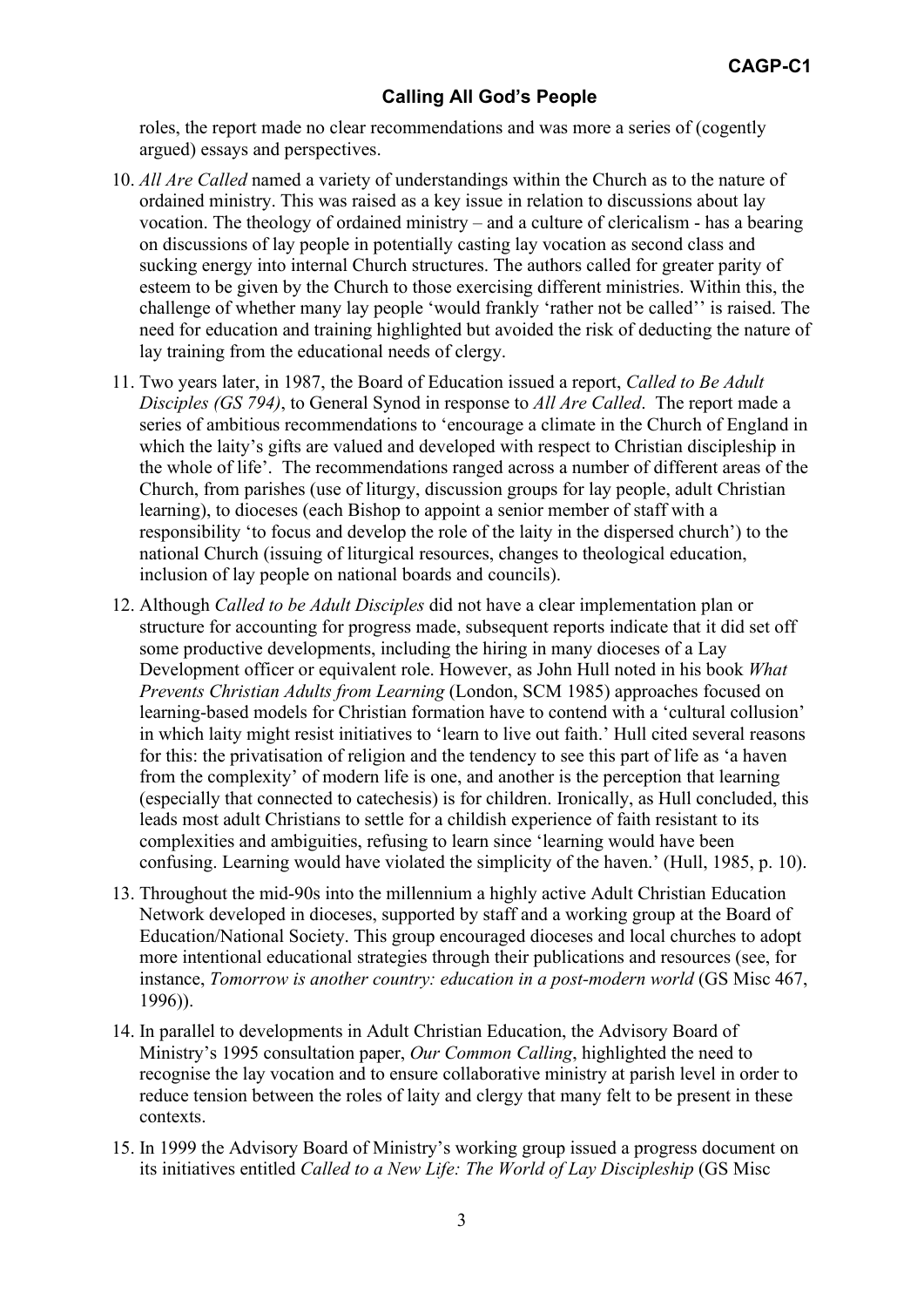546). The report found that after a flurry of activity in the late 1980s following *All Are Called*, funding for lay development posts had been cut and the Church's strategic focus had moved towards ordained and Reader ministries. Despite the progress which they agreed had been made, the report's writers noted that 'There is a deep and profoundly disturbing gap between intention, strategy and the reality of what is actually happening in many parishes.' Hull's analysis is helpful in appreciating why this activity failed to make the impact it had intended.

#### **Millennium and Beyond**

- 16. Just as the Church of England's thinking on the laity in the 1940s and 1950s had arisen out of its broader interest in the ecumenical movement, an increasing focus on diversity from 2000 onwards brought the issue of the laity to the fore. Consideration of discipleship and ministry as connected, and not separate issues, also appears to have been given renewed focus.
- 17. In 2000, a report by the Stephen Lawrence Follow-Up Staff Group entitled *Called to Lead: A Challenge to Include Minority Ethnic People* (GS Misc 625) noted the potential for lay involvement in widening the Church's reach into BAME communities. They stated hopefully that 'Lay leadership from minority ethnic Anglicans is there, in terms of churchwardens, PCC members, etc.' but did not set out in detail how this existing population could be affirmed and supported.
- 18. For Such a Time as This: A Renewed Diaconate in the Church of England (2001) made the case for the renewal of the diaconate. It included discussion of the renewal in the theology of ministry, lay and ordained, affirming that 'every baptized believer is called to ministry'. "Ministry" is defined as being more than "discipleship", and as something that should be discerned with the Church. It highlighted the overlap in ministerial tasks, which required 'theological clarity and consistency about the various ministries of the Church'. The theological resources within the report were offered to assist the Church this task.
- 19. In 2003, a comprehensive assessment of the selection and training of clergy led to proposals in *Formation for Ministry within a Learning Church* (GS 1569), known as the Hind report. This sought to 'outline a remarkable vision of the Church in its calling to participate in God's mission in the world and set in motion an unprecedented series of changes designed to strengthen our provision of training. The report seeks to support the people of God in their discipleship and to equip clergy and Readers in their ministries. It asked groups of dioceses to work together in a new way and, with ecumenical partners and our training institutions, to create new patterns of training and to enable lifelong learning' (GS progress review paper 2005).
- 20. In response to Hind, a report from the Faith and Order Advisory Group in 2007 on the *Mission and Ministry of the Whole Church: Biblical, Theological and Contemporary Perspectives* aimed to provide a resource for discussion as the Church evaluated its ministry needs for the  $21<sup>st</sup>$  century. This report was a deep theological engagement with ministry which tackled many of the recurring issues raised around (lay) ministry. Its aims included addressing the relationship between lay and diaconal ministries.
- 21. Mission and ministry are held together throughout this report: the three principle, interpenetrating tasks for the Church, given in the Great Commission, are the ministry of pastoral responsibility, of the sacraments and of the word. The laity share in this threefold ministry in a variety of ways, equally alongside the ordained, through their faith and baptism. The full and equal value of different ministries is affirmed, and it is argued that the Church should regard and treat them as such in the way it administers them.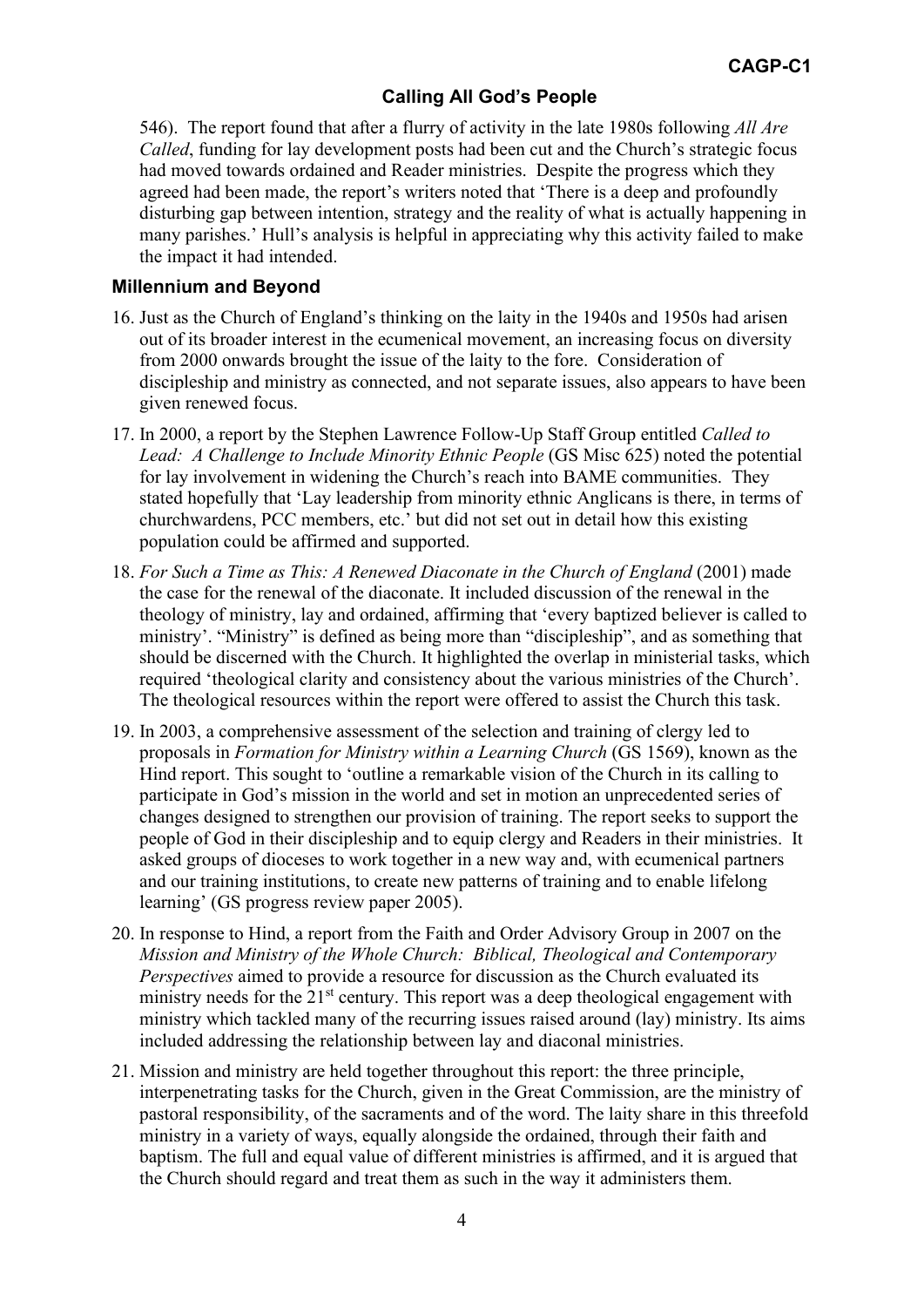- 22. Good collaborative working between ministers is seen as a key to overcoming the perceived problem of overlap in function between ministries, but the Church must also provide clarity about what it wants from its ministries. Ministry, it is argued, is not a set of mutually independent, distinct tasks. Rather, ministries are complementary, and 'are theologically differentiated but ordered to a common goal within the mission of God that is at work through the Church'.
- 23. The report acknowledged the confusion about what is and is not "ministry", and to whom the word applies. Ministry is not 'the official work of the clergy' and every baptised person is gifted through the Holy Spirit and may be called to ministry. However, ministry is not equivalent to the everyday activity of a Christian life of discipleship but, rather, is '*God-given work, for the kingdom of God, that is acknowledged by the Church'*. Influenced by John N Collins' *Diakonia*, ministry is seen as having an authoritative commissioning for a task which cannot be individualistic or subjective; a calling must be jointly discerned by individual and Church, with the minister equipped and commissioned. In line with contemporary interests, the focus of the report was on ordained diaconal ministry. Discussion on lay ministry also tends to focus on authorised ecclesial roles. However, a short section acknowledged the role of lay people in 'acts of witness and service, at home, at work and in social life' and in informal unauthorised lay ministry.
- 24. Institutional focus on the role of licenced/authorised lay ministry continued in *Reader Upbeat* (GS 1689, 2008). The report was prepared in response to a 2006 Private Member's Motion calling for the development of the office of Reader considering the variety of lay and ordained ministries emerging. It was debated and subsequently updated in 2009. Most recommendations made in the report relate to one key issue: whether Readers 'are full partners in the public ministry of the Church'. Readers are distinguished from other lay ministries based on (accredited) training and (nationally transferable) licence. The updated report includes an Annex on 'The Reader as lay educator', arguing this is a unique gift they offer the church in a as lay theologians, at a time of missional need.
- 25. Alongside the focus on developing ecclesial roles, *Mission-shaped church* (2004, 2009) opened, or re-opened, conversations about (lay) leadership within mission contexts as 'the effectiveness of our ministry and mission in the future will depend on our ability to identify, train and authorize 'local' ministers'. This was produced by a working group in Mission and Public Affairs.
- 26. Fresh Expressions of Church and Pioneer ministry have played an important role in the recent flourishing of lay ministry, with the 2016 Church Army Report, *The Day of Small Things,* reporting that almost half of fresh expressions leaders are lay and over a third termed 'lay-lay'. The report stressed the need to recognise their leadership, learn from them, and ensure appropriate support and training is provided.
- 27. In 2011 a report from the Archbishops' Council and the House of Bishops, *Challenges for the New Quinquennium* (GS 1815) again drew attention to the 'importance of lay development' not in connection to ecclesial role or mission in church planting but for 'equipping members of the laity for effective discipleship in the world'. This laid the groundwork for future reports, but also led to joint work between the Ministry Division, the Education Division and Mission and Public Affairs on a series of resource papers for Developing Discipleship in 2012. *Getting Discipleship into the Lifeblood* offered examples of strategic approaches taken by dioceses to be intentional around disciple making. *Discipleship in Daily Life* drew attention to resources that might help support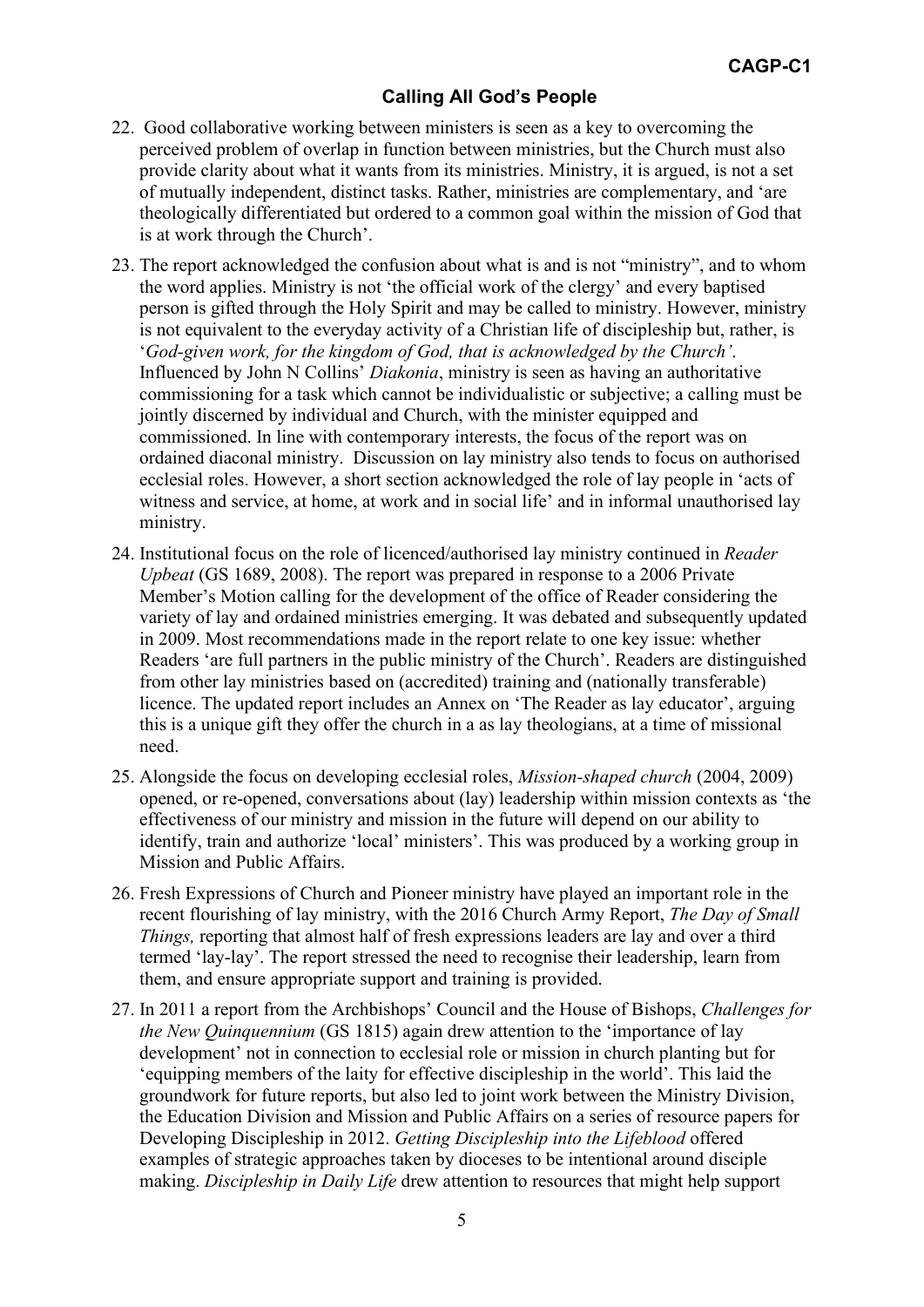being disciples in the world as did a specific set of resources aimed as *Discipleship and Fresh Expressions of Church*.

- 28. In 2013 the Ministry Council returned to the issue in an internal discussion paper on '*Equipping ALL the saints for the work of ministry*' (MC(13)12b). The paper recommends further reviews on support and training for lay education and lay ministry in order to 'prepare the ground for a wider debate about the contribution of the laity to the mission and ministry of the church'. Some of the proposals were developed into the Resourcing Ministerial Education workstream under Renewal and Reform as well as the establishment of the Lay Ministries Task Group.
- 29. *Equipping ALL the saints for the work of ministry* (MC (13) 12b, May 2014) usefully noted current trends as a range of new lay ministries emerged and proliferated. It highlighted the need for rhetoric around collaborative ministry and lay education to become reality, noting the wide diversity between dioceses and the increasingly complex boundary between different lay ministries and between lay and ordained ministries. It noted the paucity of insight regarding the extent of lay ministry and suggested that the range of lay ministries should be reviewed. The tendency to "clericalise" ministries is seen as a lack of both the imagination and the theology informing policy. The default for 'ministry' being 'ordained' is noted and the disparity of resources allocated to ordained ministries compared with lay is highlighted. A change of culture and attitude among (some) clergy is suggested as needed to equip them as positive, collaborative leaders. The report closed with a call to strengthen the Church's theology about the laity.
- 30. Meanwhile there was increasing pressure particularly from Synod members for the Church to more clearly focus on equipping the laity. A paper for the July 2013 House of Laity Standing Committee called for a 'culture change' in perceived 'clericalism and parochialism' in the Church. Minutes of the debate report a 'sense of frustration' at the failure of the Church 'to mobilise effectively the gifts and talents of lay people, both within the Church and in the world outside, particularly the world of work'. The House of Laity called for further policy development work on the role of the laity and suggested the establishment of a small task group.
- 31. *Equipping ALL the saints* was accompanied by a second internal discussion paper for Ministry Council, *Transforming Lay Ministry* (MC (13) 12a), which drew on outcomes of a joint Ministry Division - CRC Symposium on Lay Ministry in 2011. It includes the principle, from the College of Bishops, that lay ministry is best determined at a local (diocesan) level, though it acknowledged the challenge this presents to a mobile population in terms of transferability. It recommends that more ministries are licensed, thus affirming lay ministry and ensuring appropriate training provision.
- 32. These two papers fed into the May 2014 report to the Archbishops' Council, Equipping the saints for the work of mission, a report based on surveying dioceses. The research revealed three key areas for improvement - strategy, resources and culture - with the clericalised culture of church and ministry being the biggest perceived barrier to change. It recommended that Resourcing Task Groups should give particular attention to lay ministry, and that a new basis for lay licensing and authorisation be set out 'with an emphasis on positive encouragement for innovation, simplifying, enabling and lightening of burdens'.
- 33. A couple of peripherally-related reports should be noted in part for their content, but also for the way in which ministry and discipleship appear to be considered as separate 'institutional' issues. A statement from the Education Division, Ministry Division and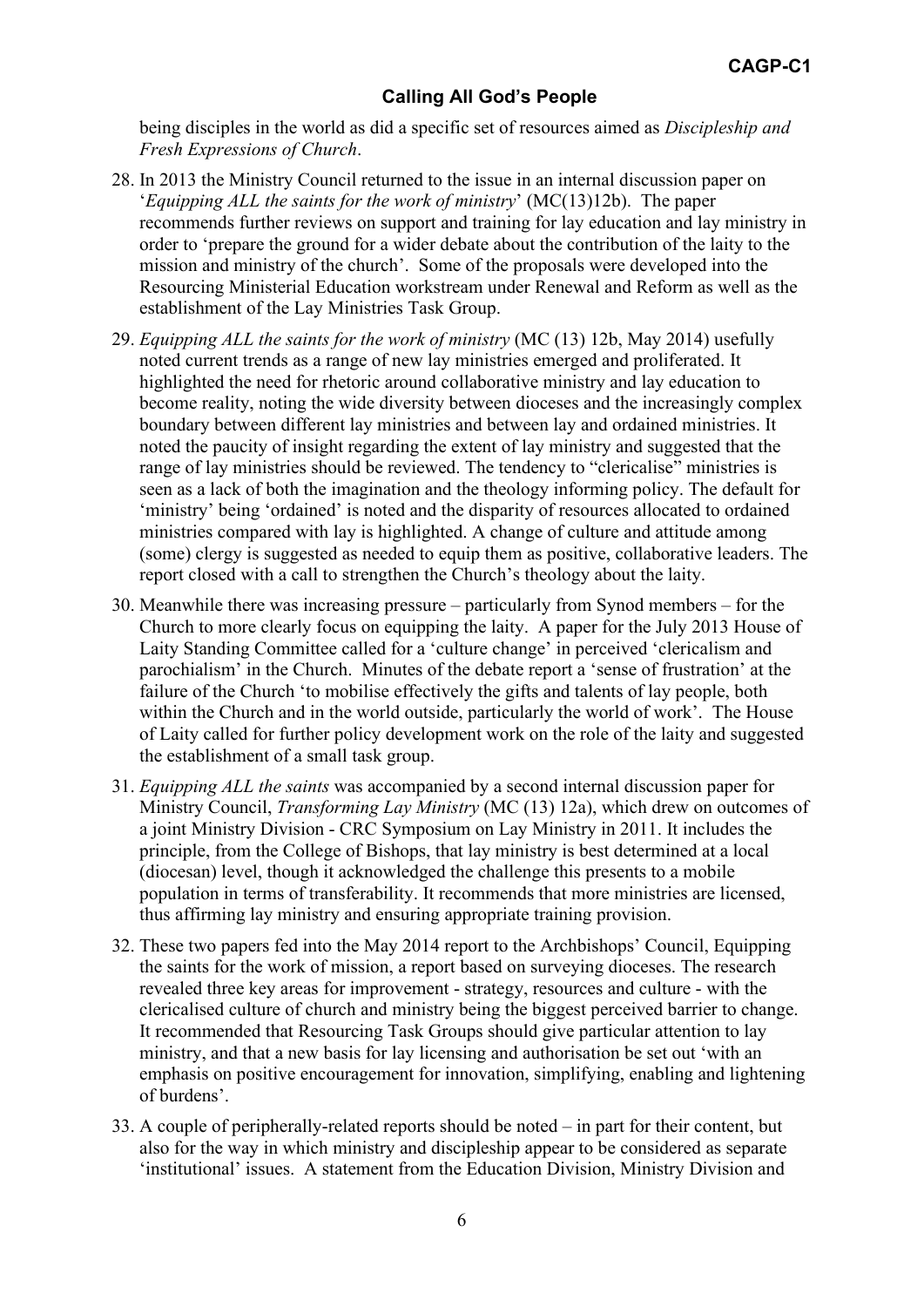Mission and Public Affairs Division in October 2014 on *Ten Marks of a Diocese Committed to Developing Disciples* included in one of its recommendations (Recommendation 7) the criterion that 'gifts of leadership are recognised and developed among all the baptised' and goes on to advise that

*A share in spiritual leadership, governance and witness in the wider community is affirmed for lay and ordained alike, and this affirmation is embedded in diocesan processes such as Articles of Enquiry, Mission Action Plans and Ministry Development Review.* 

- 34. However, the main focus of the statement is on the institutional (diocesan) structures of the Church and laity's role within those structures rather than seeking to look at how the Church should work with laity in a dispersed and fragmented culture. In January 2015, *Developing Discipleship* (GS 1977) hearkened back (consciously or not) to the Church Assembly report of 1949, to acknowledge that 'Lay and ordained together share a common discipleship' and noted the outworking of this discipleship in all aspects of life.
- 35. *Developing Discipleship* (GS 1977, 2015) argued that 'lay and ordained together share a common discipleship' and that 'nurturing discipleship lies at the heart of re-imagining both lay and ordained ministry'. It raised the widely held perception that the most significant obstacle to lay development is clericalization of church and ministry. It argues that the language of discipleship must be broader, meaning the tasks of those in recognised ministries, and highlighted the theological deficit in our understanding of "discipleship".
- 36. A further contemporary set of reflections that mirrored the call of *Developing Disciples* comes from work in the Anglican Communion. The report from 2016 Anglican Consultative Council entitled *Intentional Discipleship in a World of Differences* highlighted that across the Anglican Communion there is a recognition that 'disciplemaking' lies at the heart of the churches intentional activities and that this is 'radically transformative of the whole life'. To support these discussions the Anglican Communion Office produced a resource*. Intentional Discipleship and Disciple-Making: An Anglican guide for Christian Life and Formation* mapped out some understanding of discipleship and the practice of disciple-making across the Communion. The Anglican Communion has set a focus on 2019 being 'a year of intentional discipleship' under the motto of asking each province to consider how to best help foster 'Jesus-shaped lives'.
- 37. The report *Resourcing Ministerial Education* in part sought to respond to this context. The vision of the 2015 paper *Resourcing Ministerial Education* (GS 1979) is 'a growing church with a flourishing ministry', supported by significant growth in numbers and quality of ministers, including lay. It hopes for the rapid development of lay ministries and improved collaborative leadership. The approach taken is 'theological reflection on practice'. An update was provided in GS 2020, including a theological preface which noted the lack of consensus between dioceses about lay ministry and the need for more focused work to achieve the required culture change. It ought to be noted that the project around this of the Common Awards for Ministry and Mission initially included the scope of wider lay formation and discipleship.
- 38. The establishment of a Task Group on Lay Leadership may be traced back to 2011 and a report to Synod from the House of Bishops and the Archbishops' Council on *Challenges for the New Quinquennium* (GS 1815). The report admitted that 'there is some serious thinking to be done if the rhetoric about the role of the laity is to be turned into reality'. It had two main tasks: first, preparing laity for 'specific areas of ministry as Readers, youth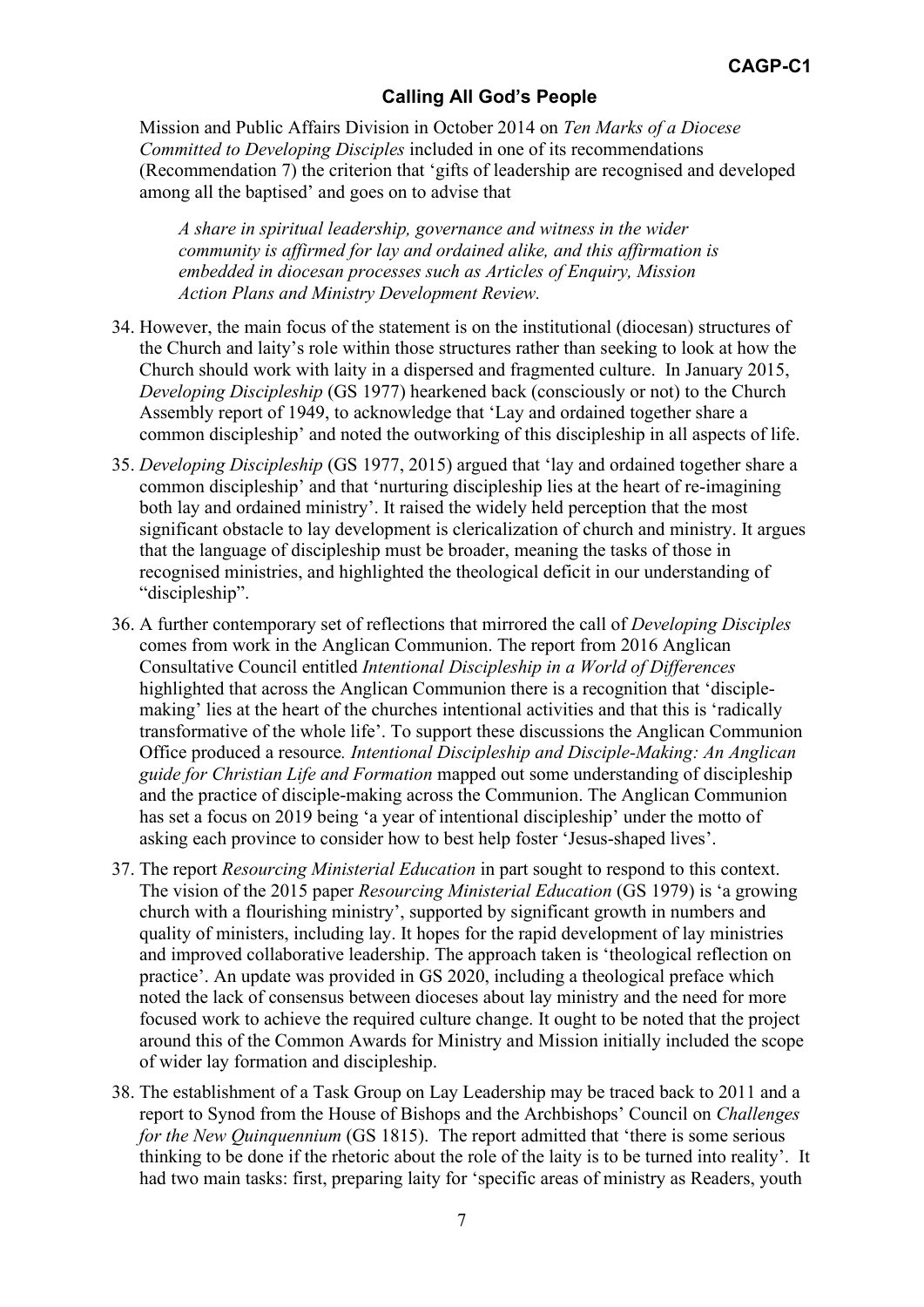workers, pastoral assistants etc', and second, 'equipping members of the laity for effective discipleship in the world'. It pointed out some areas of good practice but noted that 'there is still a long way to go in releasing every Christian across the Church of England into active discipleship and witness in the world.' No specific recommendations were made with regard to the laity in non-ecclesial ministry, but the report did call for 'exhortation and affirmation' from those in leadership in the dioceses or in the Church at national level.

- 39. This thinking was developed in a paper to the Ministry Council in 2015 reporting on the results of consultation with dioceses on the Resourcing the Future and Resourcing Ministerial Education initiatives. The paper included a diagram setting out a four-fold distinction between **lay ministry, lay expertise, lay leadership** and **discipleship.** Building on this more nuanced understanding of different lay roles, the paper called for a 'change of culture' to accept and encourage lay leadership, an expert review of rules and practices which constrain lay leadership, more intentional leadership development and formation for lay leaders and for the National Church Institutions to play a greater role in equipping and supporting lay leaders through the provision of information, guidance and learning opportunities.
- 40. These recommendations were escalated to Archbishops' Council later in the year. In September 2015 the Archbishops' Council agreed to establish a Lay Leadership Task Group and a separate Lay Ministries Task Group.
- 41. The Lay Leadership Task Group produced the Archbishops' Council report *Setting God's People Free,* (GS 2056) which addresses the question of how we 'enable God's people to grow in their capacity to live out the Good News of Jesus in all of life – in service in the church and in the world'. Theological groundwork is laid in discussion of baptismal mutuality, giving lay and ordained equality in worth and status. *SGPF* addresses the "spectre of 'clericalism'" as a (perceived) barrier to healthy clergy-lay relationships and calls for change in culture and practice to enable complementarity in roles and vocation. Lay ministry, alongside wider influence, is seen as crucial for the mission and life of the Church.
- 42. *SGPF* highlighted four areas of lay involvement, two each within the gathered and sent church, distinguishing between elected and unelected roles in the former. It laments the lack of data on or processes for tracking lay ministries and the lack of a consistent approach to training, support or recognition for those in lay ecclesial roles.
- 43. The Lay Ministries working group produced a short paper, *Serving Together,* which was presented to the Ministry Council and the House of Bishops in 2017. It offered an assessment on the reasons why lay ministry was perceived by some as being institutionally devalued. Some of these were around the lack of flexibility in recognising the types of roles people undertook. Other issues were seen in the ways in which training and formation led people to invest a strong sense of identity in these roles, in part because of an insufficient theology around lay ecclesial roles. This report was felt to lack a robust enough assessment of the diversity and actual practice of lay involvement in ministry to give confidence in its proposals. Gaining a more accurate picture of actual practice is therefore a current priority.
- 44. In 2019 the CRC produced *Resourcing Sunday to Saturday Faith*, a renewed vision for Readers/LLMs as teachers of the faith, enablers of mission and leaders in church and society. The booklet seeks to challenge the Church to better receive the gift of lay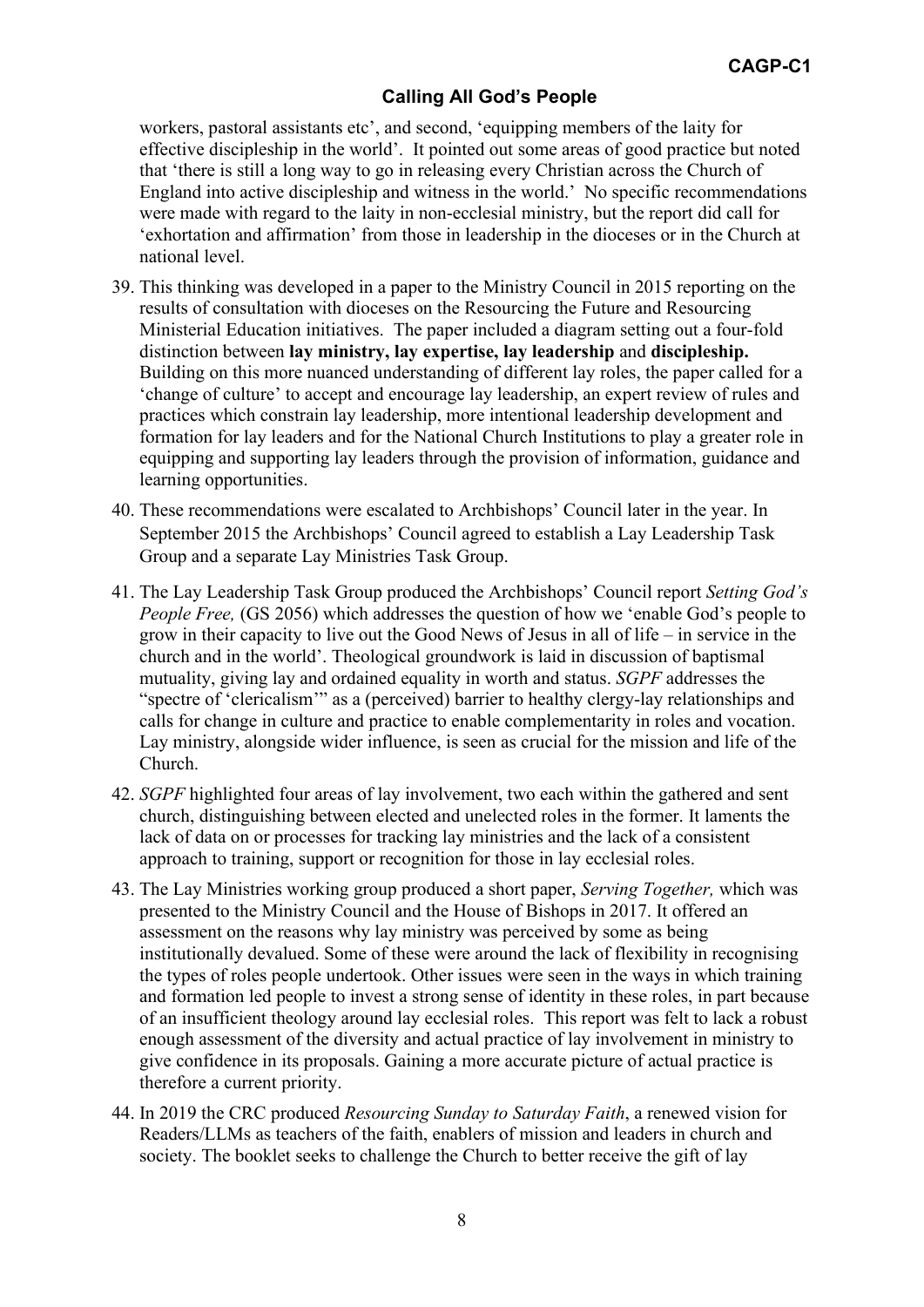ministry and to ensure Readers/LLMs are equipped to enable all Christians to be confident disciples.

#### **Reflections on calling, discipleship and ministry**

- 45. Discussions of the theology of lay ministry are in general less represented than that of the ministry of the ordained, and seem largely to have evolved in response or relation to other topics. As such, there is a more limited range of reports compared with the abundance of literature on ordained ministry. Perhaps as a result, lay ministry has most frequently been defined in opposition to what it is not, i.e. ordained ministry. In earlier material this is focused more clearly on the ways in which ministry might be extended to the 'Monday and Saturday' ministries of engagement in the world. More latterly however, attention is given to 'Sunday' ministries, particularly those authorised or commissioned.
- 46. In recent decades, as a variety of lay ministries have emerged and evolved, and interest in the diaconate renewed, there has been an increased focus on the proper distinction between lay and ordained ministries, especially Readers and Deacons, as well as between lay ministries. However, where a/the theology of lay ministries is explored, it has often been in the context of wider discussions about the (calling and discipleship of the) whole people of God. Renewal and Reform has most recently re-prioritised these conversations within the Church.
- 47. The issue of discipleship, Catechesis, Christian formation and Adult Theological Education is a common thread through these reports, particularly as these are effective precursors of evangelism and mission. As such, the question is posed as to why these themes keep recurring as challenges to address. This is the basis of the call for cultural change that SGPF espouses. Here too, however, one must bear in mind that similar actions on slightly different tacks have been approached before. This underlines how the activity of discipleship is one of ongoing attention for the Church in relation to the context or contexts in which it is found. It also suggests, however, that clarity about the shift in context might merit closer attention.

Compiled by Carrie Myers, Nick Shepherd, Jacqui Smith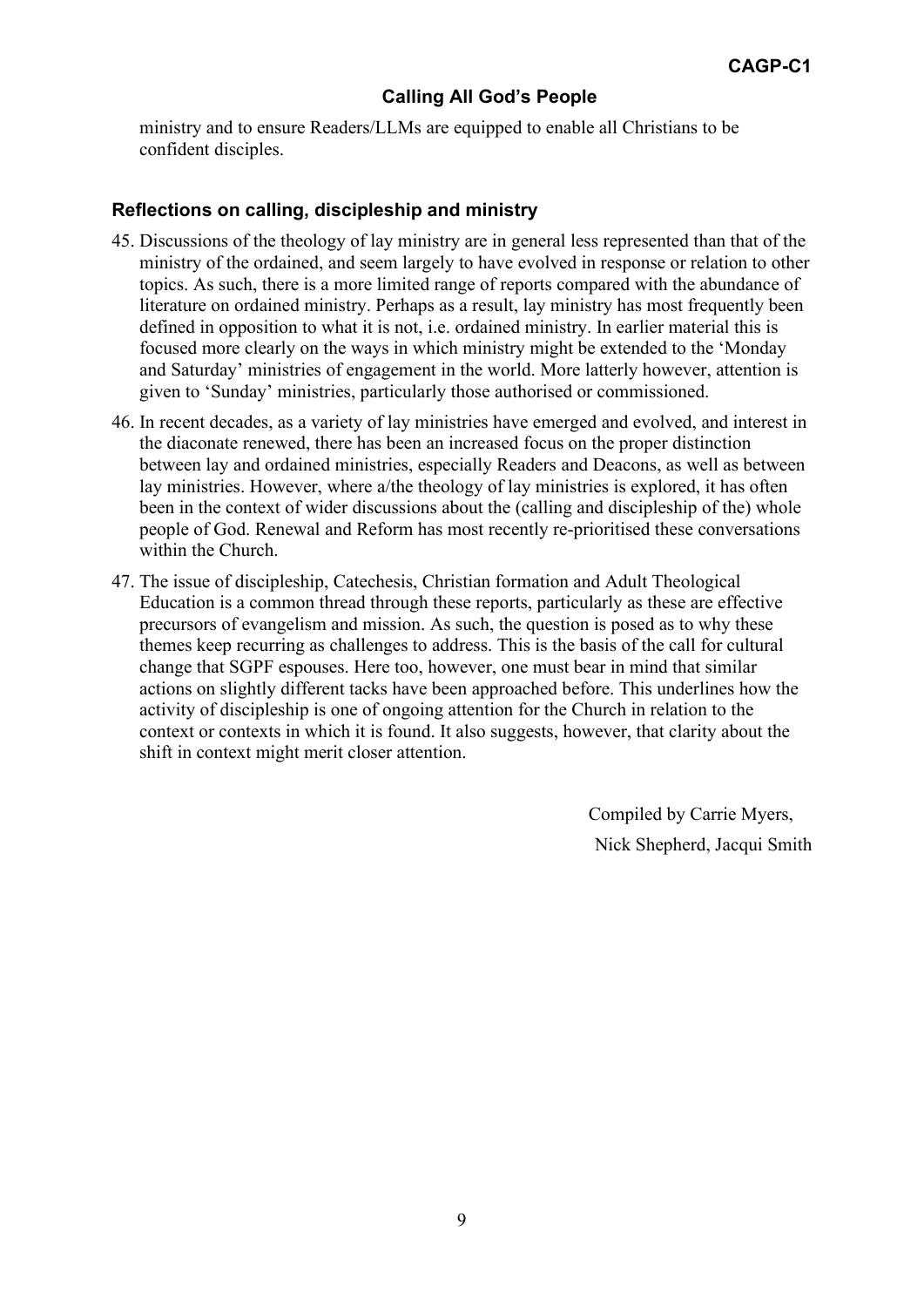# **Calling All God's People Bibliography**

#### **Post-War to the 1960s**

- 1. Church Assembly Report. *Evangelism and the Laity.* 1949.
- 2. Church of England Commission on Evangelism. *Towards the Conversion of England: a plan dedicated to the memory of Archbishop William Temple.* Chavasse, Christopher. 1945.
- 3. Bliss, Kathleen. *We the People*. London: SCM Press, 1963.
- 4. Gibbs, Mark and Morton, T. Ralph. *God's Frozen People: A Book for and about Ordinary Christians.* HarperCollins, 1964 (republished 1970).
- 5. Ramsey, Arthur Michael (ed). *Lambeth Essays on Ministry: Essays Written for the Lambeth Conference*. London, SPCK: 1969.

#### **1970s, 80s and 90s**

- 6. Church of England Working Party on the Theology of the Laity. *All Are Called: Towards a Theology of the Laity*. CIO Pub, 1985.
- 7. *Called to be Adult Disciples.* GS 794. General Synod, 1987.
- 8. Hull, John. *What Prevents Christian Adults from Learning.* London: SCM, 1985.
- 9. *Tomorrow is Another Country: Education in a Post-Modern World.* GS Misc 467. Church House Publishing, 1996.
- 10. Advisory Board of Ministry. *Our Common Calling*. 1985.
- 11. Working Group of the Board of Education. *Called to New Life: The World of Lay Discipleship.*  GS Misc 546. Church House, 1999.

#### **Millennium and Beyond**

- 12. Stephen Lawrence Follow-Up Staff Group. *Called to Lead: A Challenge to Include Minority Ethnic People*. GS Misc 625. 2000.
- 13. Archbishops' Council. *For Such a Time as This: A Renewed Diaconate in the Church of England.* Church House Publishing, 2001.
- 14. *Formation for Ministry within a Learning Church*. GS 1469. London: General Synod, 2003.
- 15. Gladwin, John. *Formation for Ministry within a Learning Church – reviewing progress.* GS 1574. York: General Synod, 2005. [https://www.churchofengland.org/sites/default/files/2018-10/gs1574](https://www.churchofengland.org/sites/default/files/2018-10/gs1574-formation%20for%20ministry%20within%20a%20learning%20church%3A%20reviewing%20progress.pdf) [formation%20for%20ministry%20within%20a%20learning%20church%3A%20reviewing%20](https://www.churchofengland.org/sites/default/files/2018-10/gs1574-formation%20for%20ministry%20within%20a%20learning%20church%3A%20reviewing%20progress.pdf) [progress.pdf](https://www.churchofengland.org/sites/default/files/2018-10/gs1574-formation%20for%20ministry%20within%20a%20learning%20church%3A%20reviewing%20progress.pdf)
- 16. The Faith and Order Advisory Group of the Church of England. *The Mission and Ministry of the Whole Church: Biblical, theological and contemporary perspectives.* GS Misc 854. 2007. [https://www.churchofengland.org/sites/default/files/2018-](https://www.churchofengland.org/sites/default/files/2018-01/The%20Mission%20and%20Ministry%20of%20the%20Whole%20Church.pdf) [01/The%20Mission%20and%20Ministry%20of%20the%20Whole%20Church.pdf.](https://www.churchofengland.org/sites/default/files/2018-01/The%20Mission%20and%20Ministry%20of%20the%20Whole%20Church.pdf)
- 17. Collins, John N. *Diakonia: Re-Interpreting the Ancient Sources*. USA: Oxford University Press, 2009.
- 18. Working Group on Review of Reader Ministry. *Reader Upbeat*. GS 1689. York: General Synod, 2008.
- 19. Cray, Graham (ed). *Mission-Shaped Church*. Church House Publishing, 2009.
- 20. Lings, George. *The Day of Small Things: an analysis of fresh expressions of church in 21 dioceses of the Church of England.* Church Army's Research Unit, Church Army, 2016. <https://www.churcharmy.org/Publisher/File.aspx?ID=204265>